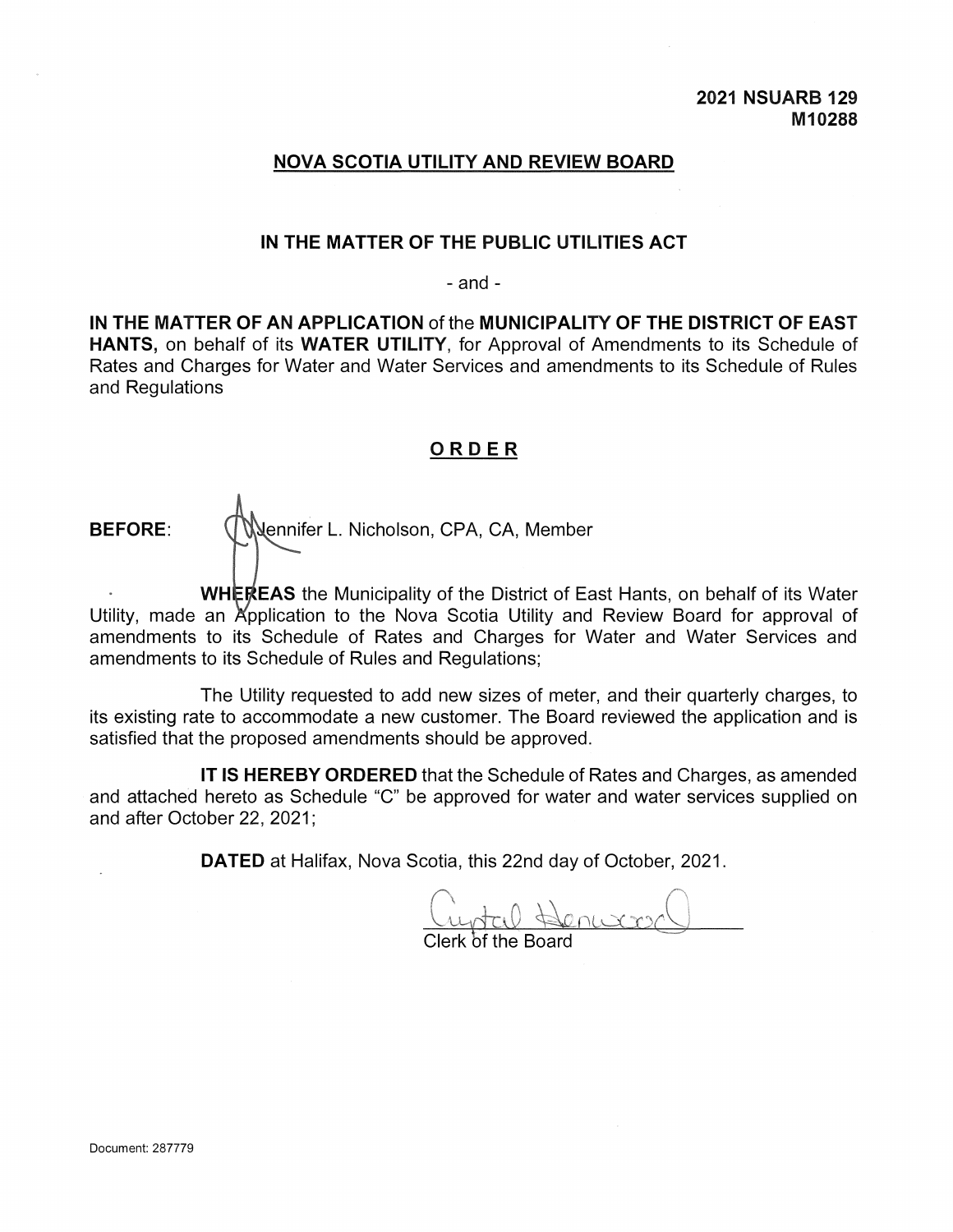

(Effective for water supplied on and after October 22, 2021)

The rates set out below are the rates approved by the Board for water and water services when payment is made within twenty (20) days from the date rendered as shown on the bill.

An interest rate of 1% per month will be charged to all outstanding accounts at the end of each calendar month.

Each bill shall show the amount payable within twenty (20) days from the date rendered as shown on the bill.

In this Schedule, the word "Utility" means the East Hants Water Utility

#### **1. METER SERVICES**

(a) Base Charges

| Size of Meter | Quarterly |
|---------------|-----------|
| $5/8$ "       | \$47.00   |
| 3/4"          | 69.01     |
| 1"            | 113.02    |
| 11/2"         | 223.05    |
| 2"            | 355.09    |
| 3"            | 707.18    |
| 3" Compound   | 1,414.36  |
| 4"            | 1,094.24  |
| 4" Compound   | 2,188.48  |
|               |           |

(b) Consumption Rates

All over 0 gallons \$12.34 per 1,000 gallons or \$2.71 per cubic meter

#### Minimum Bills

The minimum bill for water service shall be the Base Charge.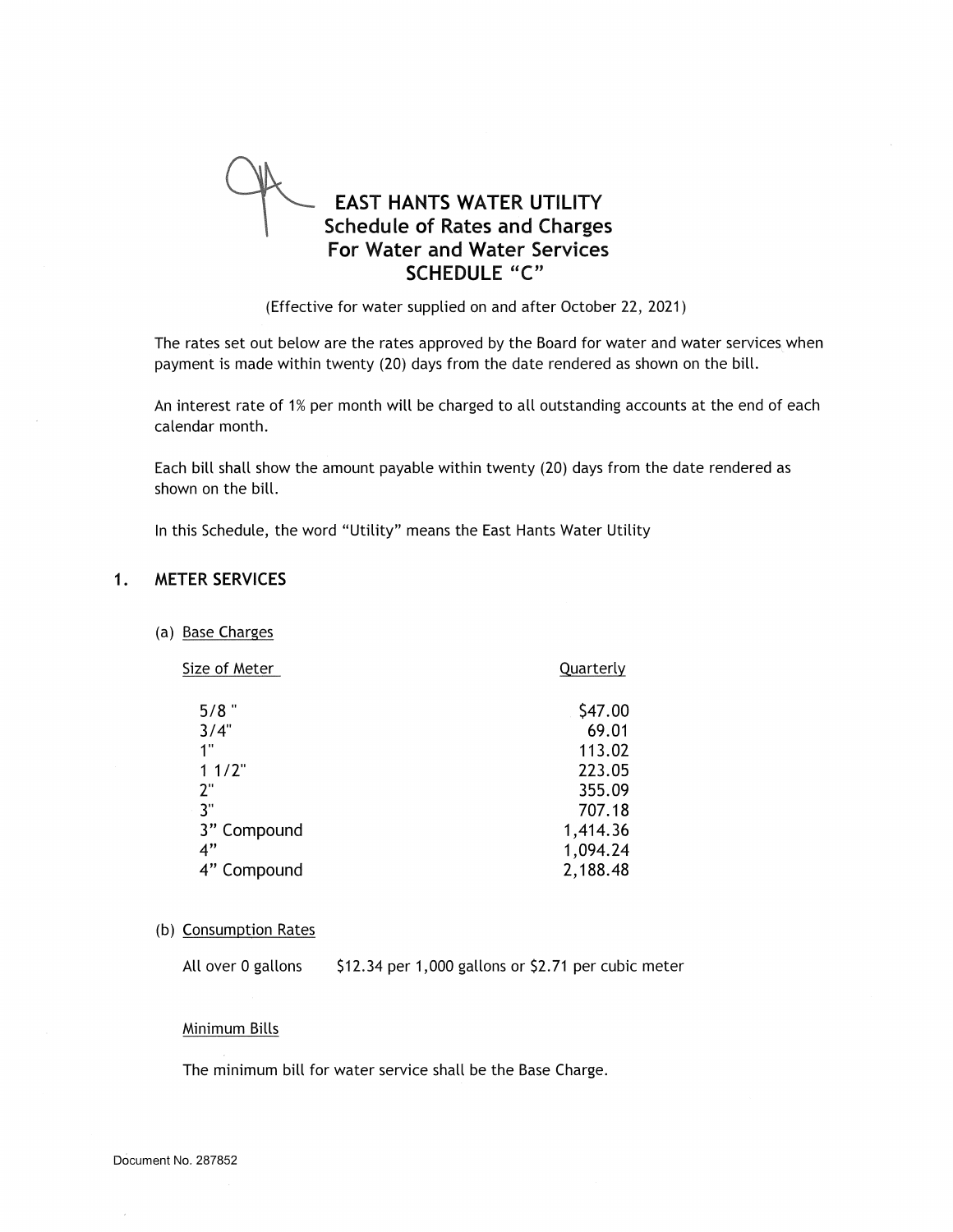### **2. BULK WATER METER**

#### \$13.95 per 1,000 gallons

Bulk water can only be obtained by customers who have a FOB key and an account, on which financial credits have been applied. A refundable deposit of \$25.00 shall be collected by the Utility when a FOB key is provided to a customer. The \$25.00 deposit shall be returned to the customer upon receipt of the FOB key by the Utility, following a verification that the FOB key is in good working order. Lost or stolen FOBs are the responsibility of the customer; failure to return the FOB to the Utility will result in default of the customer's deposit.

#### **3. PUBLIC FIRE PROTECTION SERVICE**

The Municipality of the District of East Hants shall pay the Regional Water Utility for Public Fire Protection Services the amount of \$543,345 annually for twelve months beginning April 1, 2020, and for years subsequent the greater of this amount (\$543,345) or the total derived from the following formulae:

- (a) The sum of 30% of transmission and distribution, taxes and depreciation expense of the Utility and return on rate base of the immediately preceding year, plus
- (b) 10% of all other expenses

#### **4. RATES FOR SPRINKLER SYSTEMS**

Each building having a sprinkler system installed shall pay annually for the service as follows:

| Each building having a sprinkler service pipe of 6"      |          |
|----------------------------------------------------------|----------|
| or less in diameter                                      | \$300.00 |
| Each building serviced by a sprinkler service pipe of 8" |          |
| or more                                                  | \$400.00 |

The customer shall be responsible for the supply and installation, including all costs, of <sup>a</sup> sprinkler service pipe from the main in the street to the building, including a proper size control valve so that the service may be shut off if necessary. All materials and procedures shall meet Utility standards. The Utility shall inspect the installation of same. The portion of the service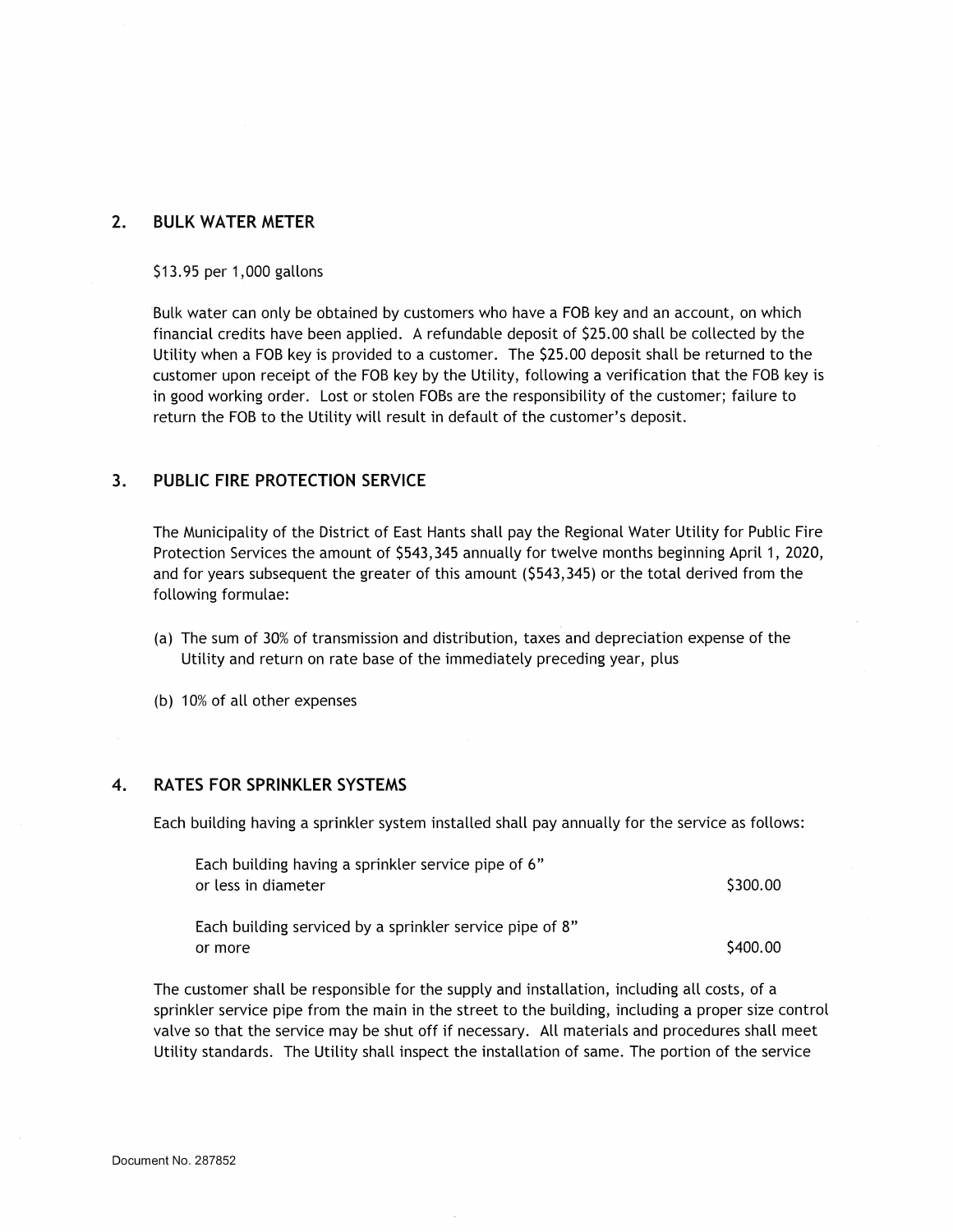pipe that extends from the main to the street line shall become the property of the Utility, and this portion shall be maintained and eventually replaced by the Utility when necessary.

# **5. RATES FOR PRIVATELY OWNED HYDRANTS**

The Utility may furnish water to any person requiring a supply thereof for the construction of a building or other works. This person shall deposit with the Utility

Privately owned hydrants supplied with water from the Utility's system through <sup>a</sup> connection which is not metered.

Per hydrant per year  $\frac{5200.00}{2000}$ 

### **6. WATER FOR BUILDINGS OR WORKS UNDER CONSTRUCTION**

The Utility may furnish water to any person requiring a supply thereof for the construction of a building or other works. This person shall deposit with the Utility such sums as may be determined by the Utility as is sufficient to defray the cost of making the necessary connection to any water service or main together with the cost of the meter to be installed to measure the water consumed. Upon completion of the work and the return of the meter to the Utility, a refund will be made for the cost of the meter, after deducting the cost, if any, of repairing the meter and of testing the same and after payment of the base and connection charges and the consumption rates in respect to such installation.

#### **7. RATES FOR WATER SUPPLIED FROM FIRE HYDRANTS**

Whenever the use of any fire hydrant is desired for supplying water for flushing sewers, drains or any other purpose, excepting those of the Fire Department, the Utility may grant a permit containing such terms and conditions as it considers necessary, including arrangements regarding supervision of the opening and closing of the hydrant and the keeping of a record of the time such hydrant is used. A charge of \$100.00 per permit shall be charged by the Utility plus consumption rate per 1000 gallons as outlined in the rates. The Utility may also recover the cost of staff time during supervision.

### **8. UNMETERED SERVICE**

When circumstances require that a service connection be made without a meter, the minimum charge during the temporary service period shall be the Base Charge prorated according to the length of time the temporary service is required. A charge of \$100 will apply for service connection.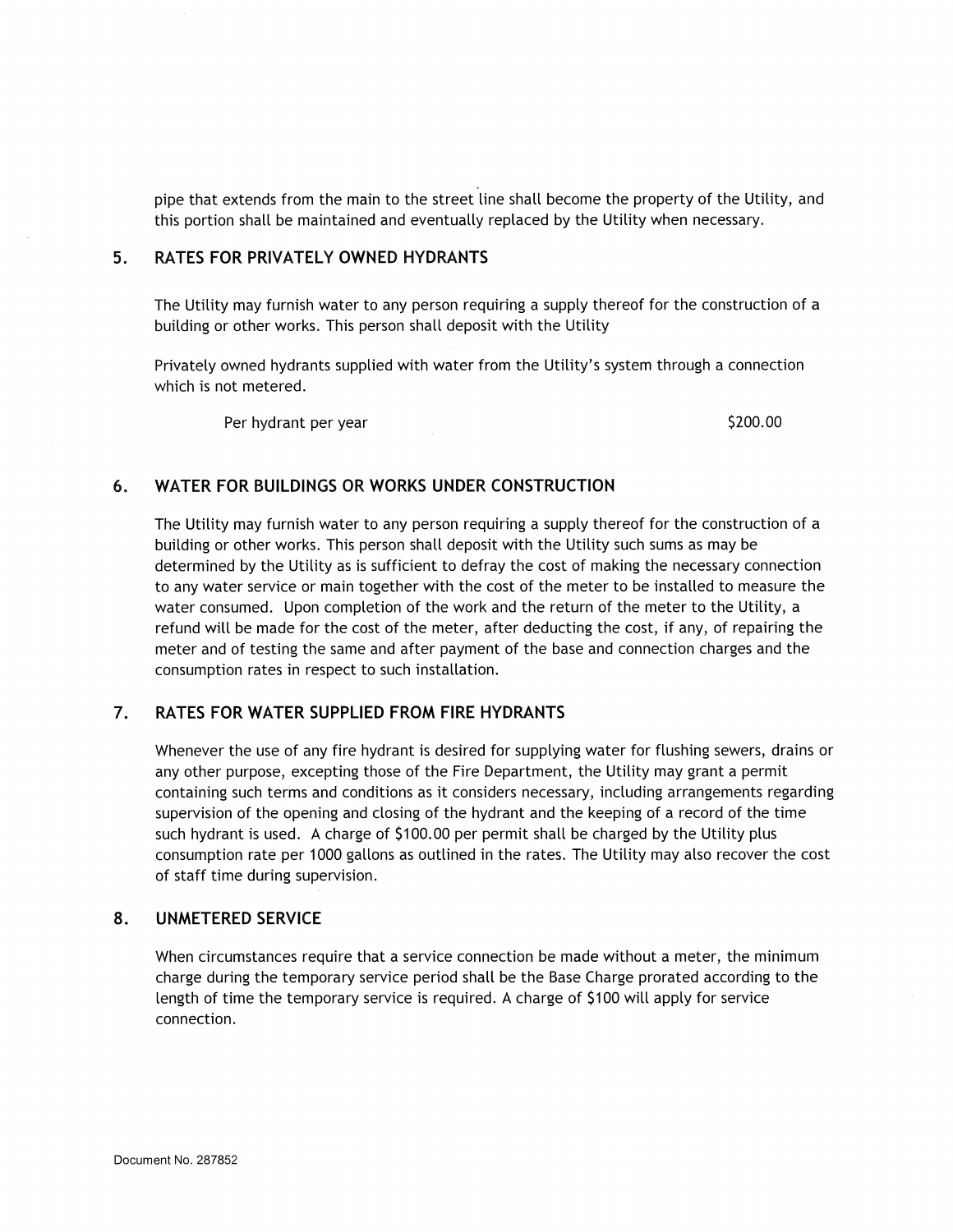# **9. CONNECTION / DISCONNECTION/RECONNECTION FEE**

The Utility shall charge a \$25.00 fee for the creation of a water account, notwithstanding the fact that no physical disconnection of the system may have occurred.

The Utility shall charge a \$40.00 fee for the installation of a water meter or the inspection thereof. The fee shall be \$200.00 when a meter is installed, or inspection performed, after normal working hours of the Utility.

If <sup>a</sup> customer requests <sup>a</sup> meter replacement, not deemed necessary by the Utility, or if the customer requests a type of meter other than that deemed appropriate by the Utility (i.e. radio read vs regular meter) the customer shall be responsible for the full cost of the meter in additional to the installation fee.

When water service has been suspended for any violation of the Rules and Regulations of the Utility, such water service shall not be re-established until a reconnection charge has been paid to the Utility. The fee shall be \$50.00 for first time violations and \$85.00 for successive violations within <sup>a</sup> period of one year. The fee shall be \$200.00 if done after normal working hours of the Utility.

### **10. CHARGE FOR NON-NEGOTIABLE CHEQUES**

The Utility shall charge a \$25.00 administration fee for cheques that, due to non-negotiability, have been rejected by the Utility's bank, or for payment through <sup>a</sup> pre-authorized payment plan which has been reversed or dishonored by the bank/financial institution.

### **11. CHARGE FOR USE OF INVESTIGATOR/COLLECTOR**

The Utility may charge a \$25.00 fee for each visit by the Investigator/Collector to a customer whose account is being disputed or whose account is past due, if it is determined that the account is correct.

#### **12. CHARGE FOR MISSED APPOINTMENT BY CUSTOMER**

When an appointment has been made by a customer to have water service hooked up or a meter installed, or the water turned on to a property, or another visit to the property for the inception or maintenance of water service to the property and the customer fails to keep the appointment or the plumbing is not completed to allow for installation of a water meter and the Utilities staff have to return to the property, there may be a charge of \$40.00 for each visit missed if, in the judgment of the Utility, it is warranted.